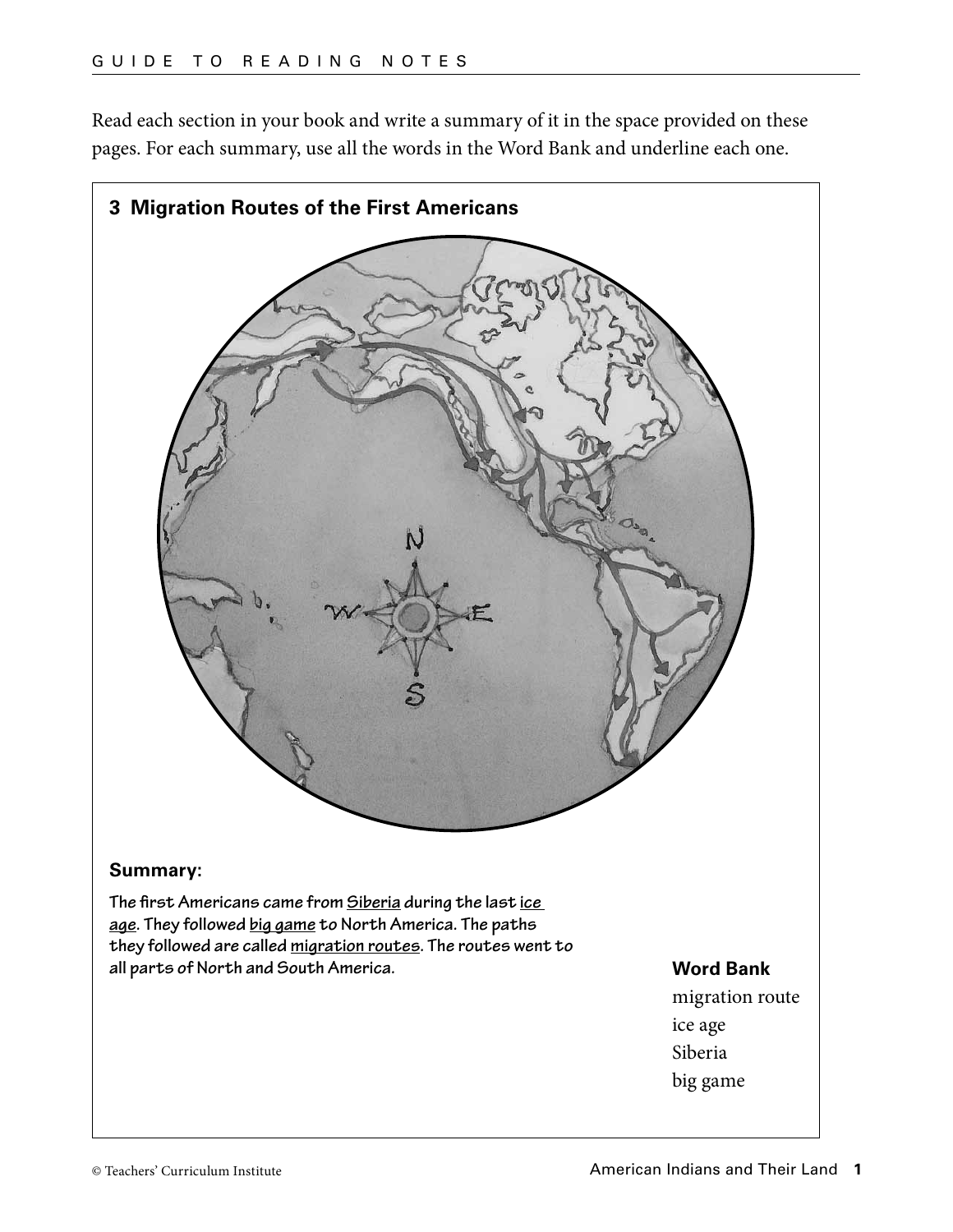

## **Summary:**

**American Indians settled in many types of environments. Here are four examples: Grasslands get enough rain to support grasses, but not trees or bushes. Deserts get almost no rain. Mountains get a lot of rain and snow. The Arctic ice fields are covered by sheets of ice for most of the year. Most of the first Americans settled in areas with lots of natural resources. Fewer people lived in the desert and Arctic regions.**

**Word Bank**

environment grassland desert mountain Arctic ice field